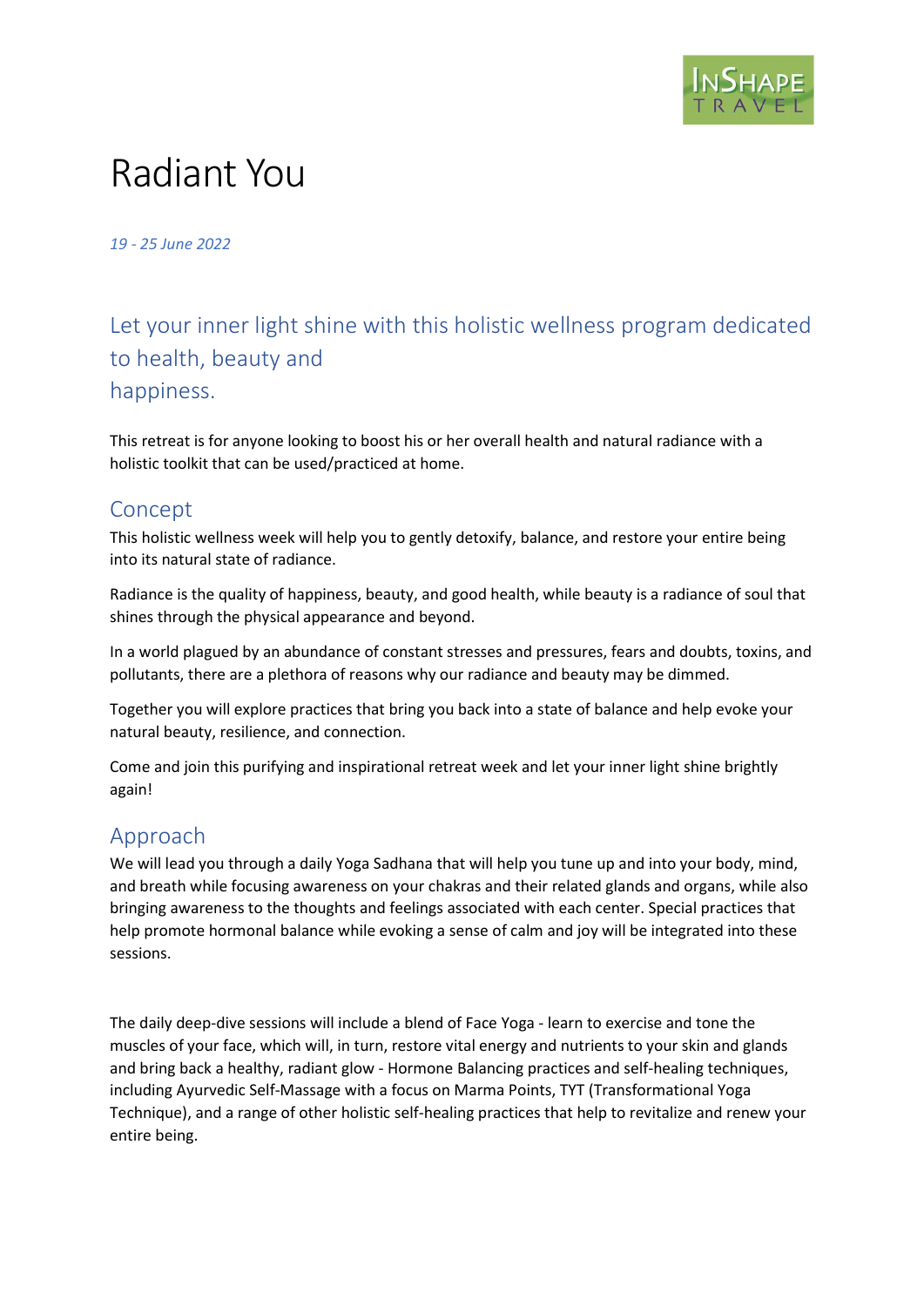

In alignment with the Wild Flower & Lavender Festival At the end of the week, there will be a handson, Organic Spa Workshop where you will learn to use common kitchen and garden ingredients to create a delightful "home spa" experience that is shared together.

The Daily Outings are intended to help you relax and rejuvenate, and there will be an opportunity to sign up for spa treatments and visit a natural cosmetics boutique, too. For those who are interested, a natural cosmetics workshop will be made available to our group (minimum 4 persons) on an a la carte basis.

#### Additional Offers

- Spa Treatments with a local expert
- Organic Beauty Product Workshop where you can learn about the combination of essential oils and flower essences from the island and how to whip up wonderful ointments, creams, and tonics that can be used on the skin - 60 EUR

### Program Package

More than just a yoga retreat, this unique holistic wellness and education experience includes:

#### Accommodation & Meals

- Ambient facilities and accommodation that help you rest & reflect
- Twice daily fresh and nurturing "Dalma-Veg" meals
- Free water, mineral water, tea, and herbal drinks at each meal
- A daily helping of seasonal fruits & treats
- Free access to tea corners w/organic herbs
- Free WiFi
- Free access to library of books, magazines, music, films, games & art supplies
- Free use of a beach towel & foam mat
- Essential toiletries
- The comforts of staying in a home away from home

#### Holistic Lifestyle Program

- A free consultation with our holistic lifestyle coach
- Sacred opening & closing ceremonies
- Chakra test to assess your overall state of being
- A daily integrated Yoga Sadhana practice